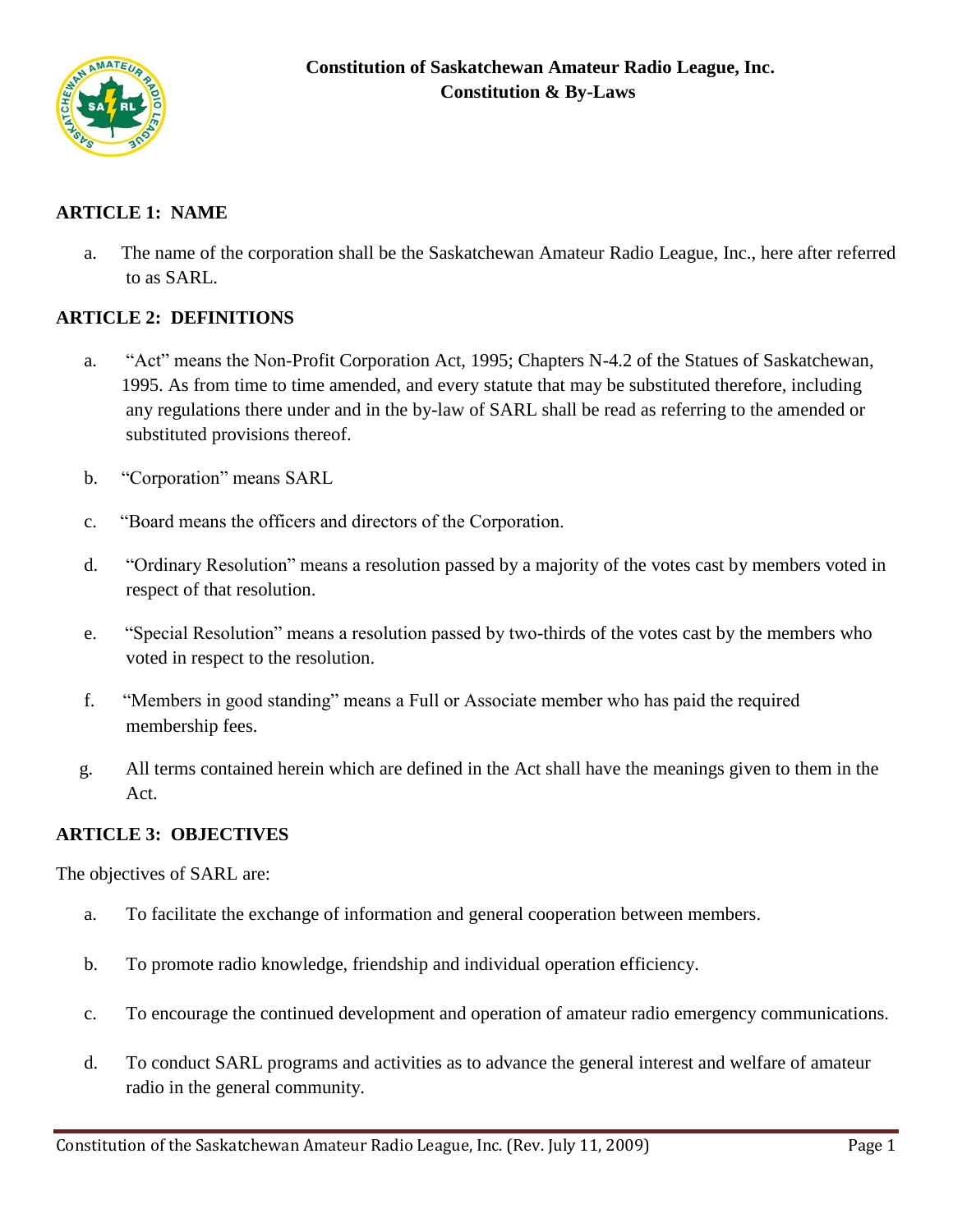- e. To be the provincial voice for amateur radio in the province of Saskatchewan.
- f. To liaise with other organizations such as the membership deems appropriate.
- g. SARL shall be a membership supported non-profit corporation. The assets or profits of SARL shall not be distributed to the members.

#### **ARTICLE 4: MEMBERSHIP**

- a. Any person holding an amateur radio licence may become a FULL MEMBER of SARL upon application for membership and payment of the prescribed membership fee.
- b. Any person having a proven interest in amateur radio may become an ASSOCIATE MEMBER of SARL upon application for membership and payment of the prescribed membership fee.
- c. Any member may withdraw from SARL at anytime by notice to SARL, but upon withdrawal the members shall not be entitled to any refund of membership fees.
- d. Membership may be terminated for cause by written petition signed by two-thirds of the full membership. When a membership is terminated the member shall not be entitled to any refund of membership fees.
- e. Membership Term: The membership term shall be September  $1<sup>st</sup>$  to August 31 $<sup>st</sup>$ . The membership of</sup> new members shall commence upon receipt of the application and payment of the membership fees.

#### **ARTICLE 5: DIRECTORS**

- a. Directors shall be Full members of SARL.
- b. Membership fees shall be set at the annual meeting and passed by two-thirds majority vote.
- c. Directors shall be elected or appointed for the following areas:
	- i. South West Area
	- ii. Moose Jaw and Area
	- iii. Regina City
	- iv. South East Area
	- v. Saskatoon City
	- vi. Saskatoon Area
	- vii. Battlefords and Area
	- viii. Prince Albert and the North Area
	- ix. North East Area
- d. The immediate past president shall also sit as a Director of SARL.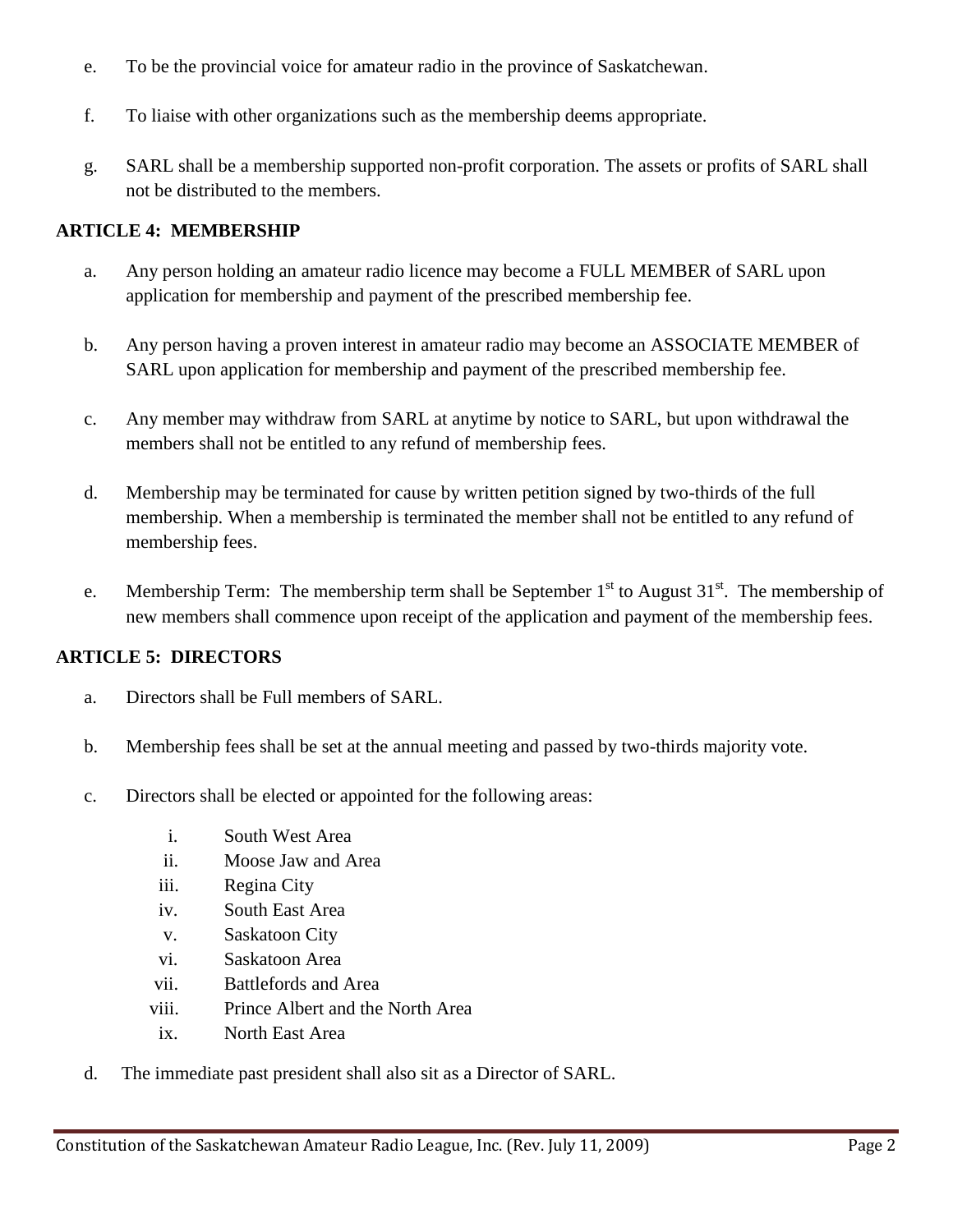- e. Beginning with the 2009/2010 term, directors appointed or elected to the following areas shall have their terms expire August 31, 2010, unless provided for sooner by another section of the constitution.
	- i. South West
	- ii. Regina City
	- iii. Saskatoon City
	- iv. Battlefords and Area
	- v. North East Area
- f. Beginning with the 2009/2010 term, directors appointed or elected to the following areas shall have their terms expire August 31, 2011 unless provided for sooner by another section of the constitution.
	- i. Moose Jaw
	- ii. South East Area
	- iii. Saskatoon Area
	- iv. Prince Albert and the North Area
- g. After the provisions outlined in section 5 (e) and 5 (f), all directors' terms shall be two years in duration and shall expire in alternate years
- h. The past-president's term shall also expire at the end of 2 years unless replaced sooner by the out-going president as the result of an election or any other provision provided by another section of constitution. In the event the past-president is not replaced at the completion of the two year term, this position shall be vacant until such time as the current president is not re-elected or chooses not to stand for the executive position.
- i. The Board of Directors may appoint any full member to fill any vacancy. The replacement individual's term will expire in accordance with the predetermined time frame explained in 5 (j). Any person appointed to fill a director vacancy shall be titled "interim" director.
- j. If an "interim" director is appointed subject to section 5(i), then appropriate steps must be taken to have a by-election. The position will be advertised in the QSO as being vacant and open for nomination. The position shall be open for nomination for a period of 30 days from the date of the QSO mailing. In the event more than one person is nominated for the position, then a mail in ballot election shall be held with the secretary of the corporation acting as the returning officer

#### **ARTICLE 6: MEETING OF MEMBERS**

- a. An annual meeting shall be held between July 1 and August 31 of each year.
- b. Items to be dealt with at the annual meeting:
	- i. Reports to the Board including annual financial statements
	- ii. Plans for the coming year
	- iii. Auditor's Report
	- iv. Appoint Auditor
	- v. Membership input as to priorities for the year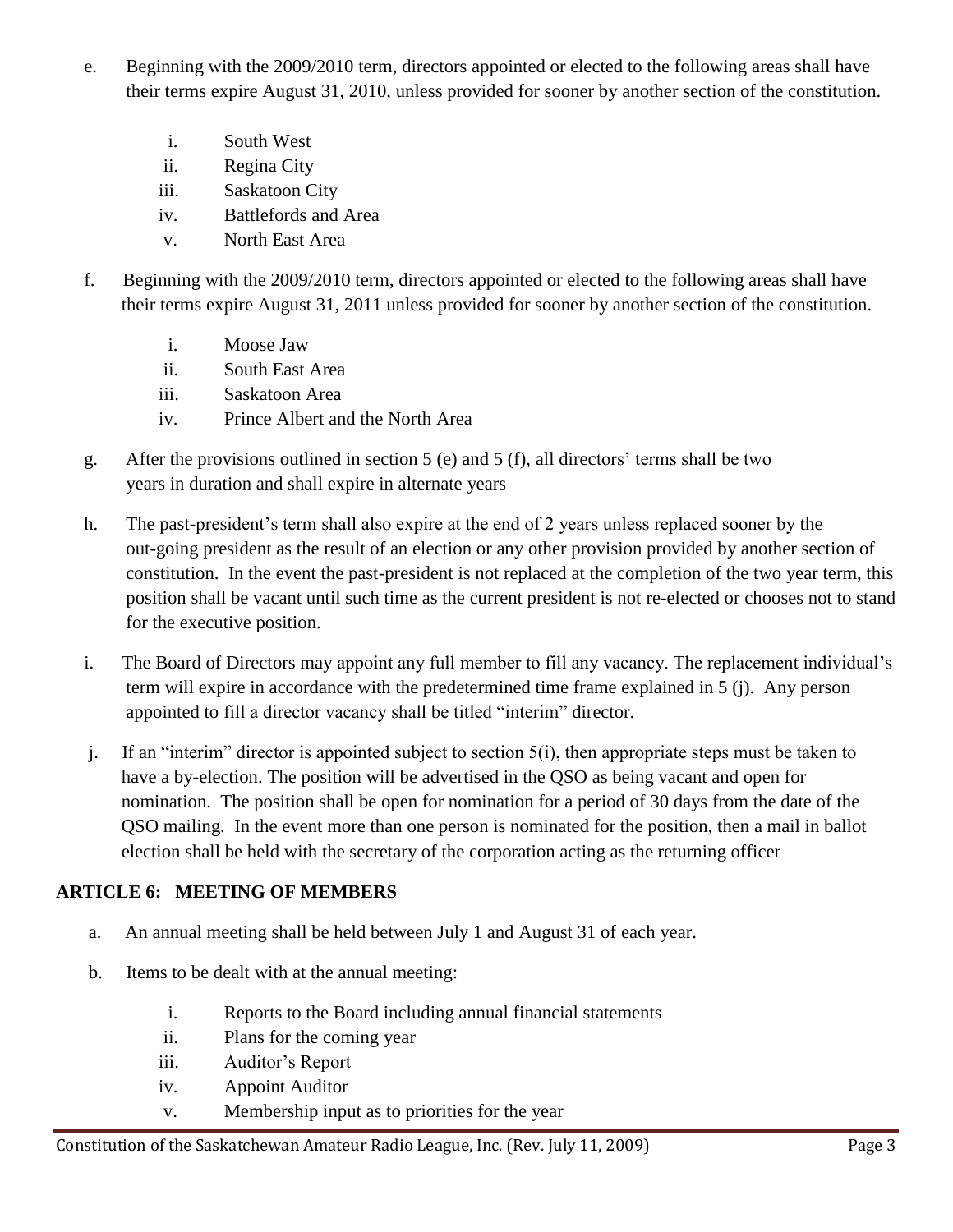- vi. Election of Board unless already done
- vii. Vote on resolutions
- viii. Approval of budget
- c. Special meetings may be called by the board at any time.
- d. Request of special meetings: The board shall call a membership meeting if requested in writing by five full members. The request must state the reason for the special meeting. Special meetings may also be called by the membership if the board fails to do so.
- e. Notice of meetings shall be sent to all members of SARL. The notice shall give time, place, date and proposed agenda for the meeting. Notice shall be sent so as to arrive in a timely manner.
- d. Voting shall be done by a show of hands unless a motion is passed for a secret ballot.

# **ARTICLE 7: NOMINATION AND ELECTION OF OFFICERS**

- a. The officers of SARL shall consist of:
	- i. President
	- ii. Vice-President
	- iii. Secretary
	- iv. Treasurer

\*\*\* position iii & iv may be one person with one vote.\*\*\*

- b. Nomination for Officers:
	- i. The immediate past President shall convene a nomination committee to ensure that there is least one nominee per position.
	- ii. Every person nominated as an Officer of SARL shall be a Full Member of SARL.
	- iii. Members may not be nominated as an Officer if the person has held that position three consecutive terms, unless they are the only ones nominated.
- c. Election Procedures:
	- i. The chair shall ask for the nomination committee report. The chair shall then ask for the nominations from the floor. The chair shall assure that nominees from the floor allow their name to stand.
	- ii. The chair shall conduct a vote for each position. The member obtaining the most votes shall be declared elected.
	- iii. The chair shall not vote, but shall have the deciding vote should there be a tie.
	- iv. Voting shall be done by a show of hands unless a motion is passed for a secret ballot.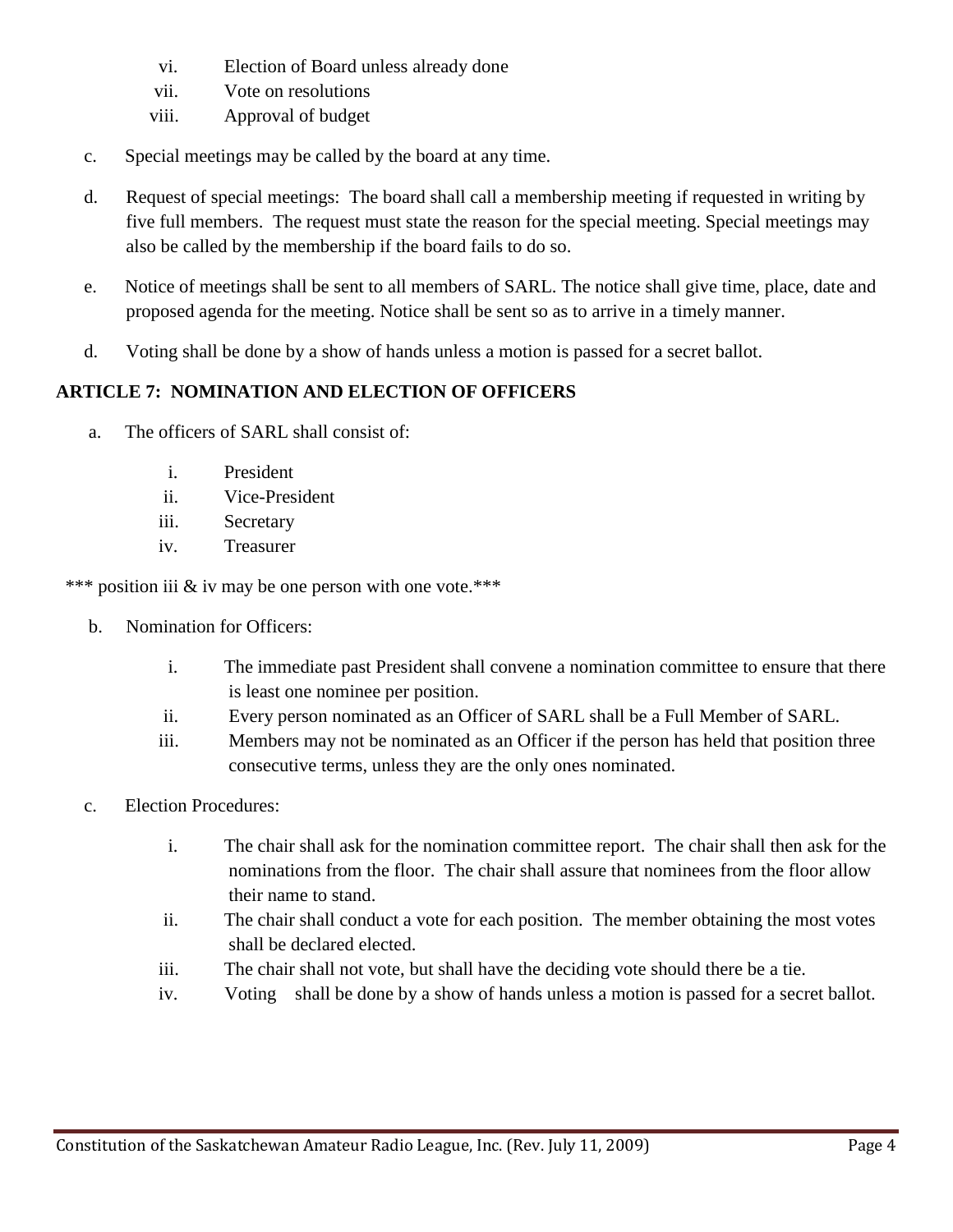#### d. Vacancies:

- i. The position of an Officer shall be deemed vacant if the Officer terminates membership, resigns or fails to pay membership fees.
- ii. The Board may appoint any Full Member to fill any vacancy.

## **ARTICLE 8: MEETINGS OF THE BOARD**

- a. The Board shall meet at times and intervals as deemed necessary to manage the affairs and business of SARL.
- b. The Board shall hold as many face to face meetings per year as deemed necessary by the Board.
- c. A quorum shall consist of more than one-half of the directors.
- d. The Board may be allowed to vote on board business via email.

## **ARTICLE 9: DUTIES OF THE BOARD AND EXECUTIVE OFFICERS**

- a. The Board has the power to manage all affairs and business of SARL.
- b. The Officers shall have the authority to perform duties as prescribed by the Board.
- c. President shall have the duty to preside at all meetings of the Board and Membership to see all decisions of the Board and members are carried forward.
- d. Vice-President shall assume the duties of the president in the absence of the president.
- e. Secretary shall keep a role of all members, to prepare notice of membership, Board or Officers. The secretary shall file the Annual Corporate Report and keep such records, and other duties assigned by the Board and Officers.
- f. Treasurer duties to receive and deposit all monies, to keep records of these monies, to prepare financial statements, to have the books audited and to present this audited statement to the annual meeting, to carry out other duties as requested by the Board and By-Laws.
- g. Financial Disclosure the Board shall place before the membership at the annual meeting:
	- i. Financial statements for the previous fiscal year.
	- ii. The auditor's report.
	- iii. Any further information respecting financial affairs of SARL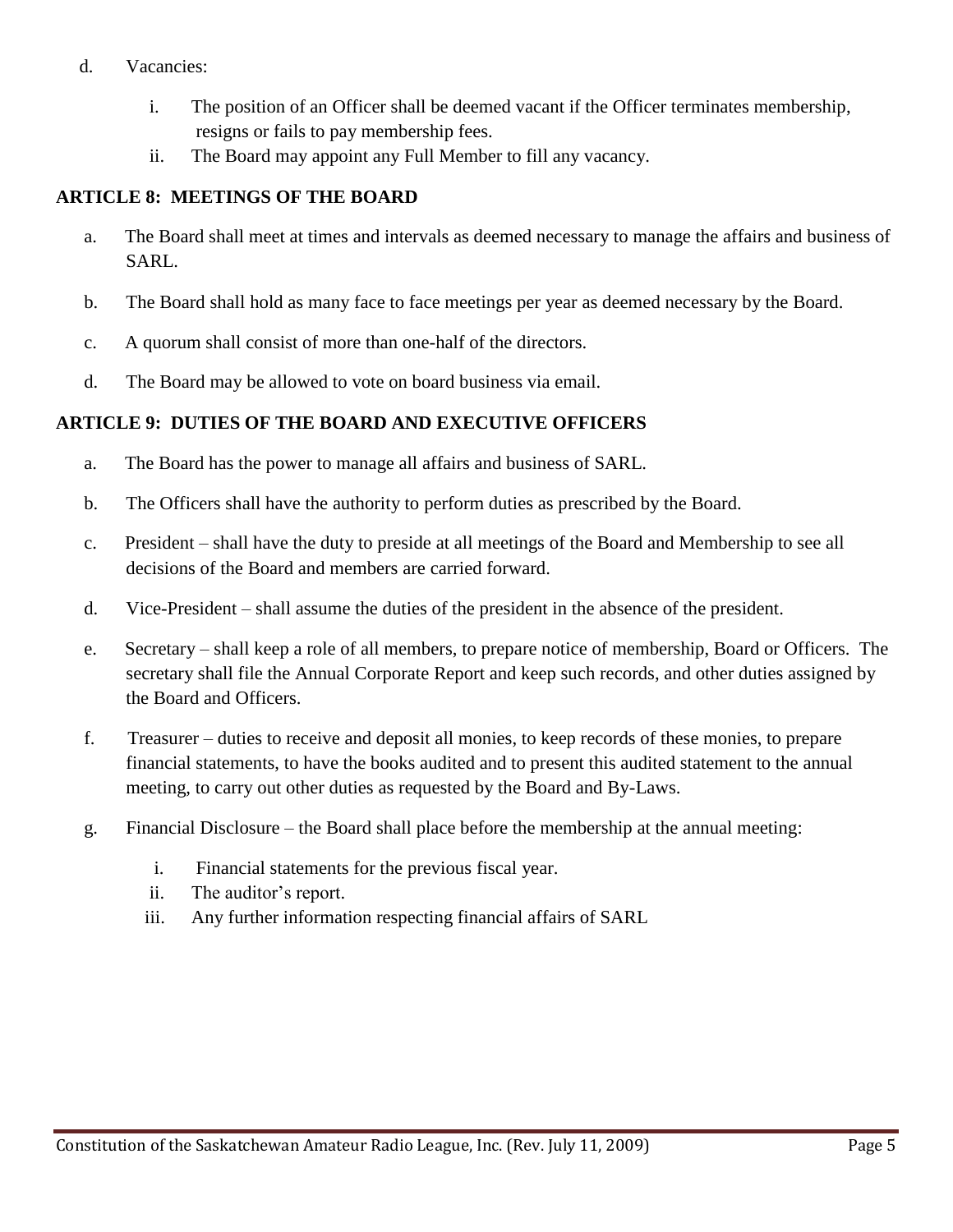## **ARTICLE 10: CONFLICT OF INTEREST**

 a. Any Board member, Officer, Member or Employee of SARL, who is party to or has material interest in any corporation, partnership or trust who is party to any material contract or proposed material contract with SARL shall disclose to the Board at the first opportunity after the conflict or potential conflict arises. Any Board, Committee member or Employee interested in a contract or proposal so referred to the Board or membership shall not be included in a quorum and shall not vote on any resolution to approve same.

## **ARTICLE 11: REMUNERATON OF BOARD AND OTHERS**

 a. Board and Officers shall serve without remuneration and other than reimbursement for expenses incurred by them in the performance of their duties.

# **ARTICLE 12: PROTECTION OF BOARD, OFFICERS AND OTHERS**

- a. Subject to the limitations of the Act, every Board member, Officer or other person who has undertaken or is about to undertake any liability on behalf of SARL, and their heirs, executors and administrators and estate and effects, respectively, shall from time to time and at all times be indemnified and saved harmless out of the funds of SARL, from and against:
	- i. All costs, charges and expenses, which such board member, officer or other person sustains or incurs in or about any action, suit, proceedings which are brought, commenced or prosecuted against them, or in respect of any act, deed, matter or thing whatsoever, made done or permitted by the, in or about the execution of duties of their office in respect of any liability; and
	- ii. All other costs, charges and expenses as are occasioned by their own willful neglect or default
- b. Insurance: Subject to limitations contained in the Act, SARL may purchase and maintain such insurance for the benefit of Board, Officers, Committee Members, Volunteers and Employees as such, as the board may from time to time determine.

## **ARTICLE 13: BUSINESS OF SARL**

- a. Registered Office shall be the residence of the secretary.
- b. Fiscal Year shall be July  $1<sup>st</sup>$  to June 30<sup>th</sup>.
	- c. Budgets each year, on or before the start of the fiscal year, the treasurer shall prepare and present to the Board, a budget setting out details of expended revenues and expenditures.
	- d. Execution of documents instruments may be signed by any two Officers of SARL.
	- e. Banking Arrangements the banking business of SARL shall be transacted with such banks, trust companies or other bodies corporate or organization, as may be designated by the Board .
	- f. Funds and property shall be in the name of SARL.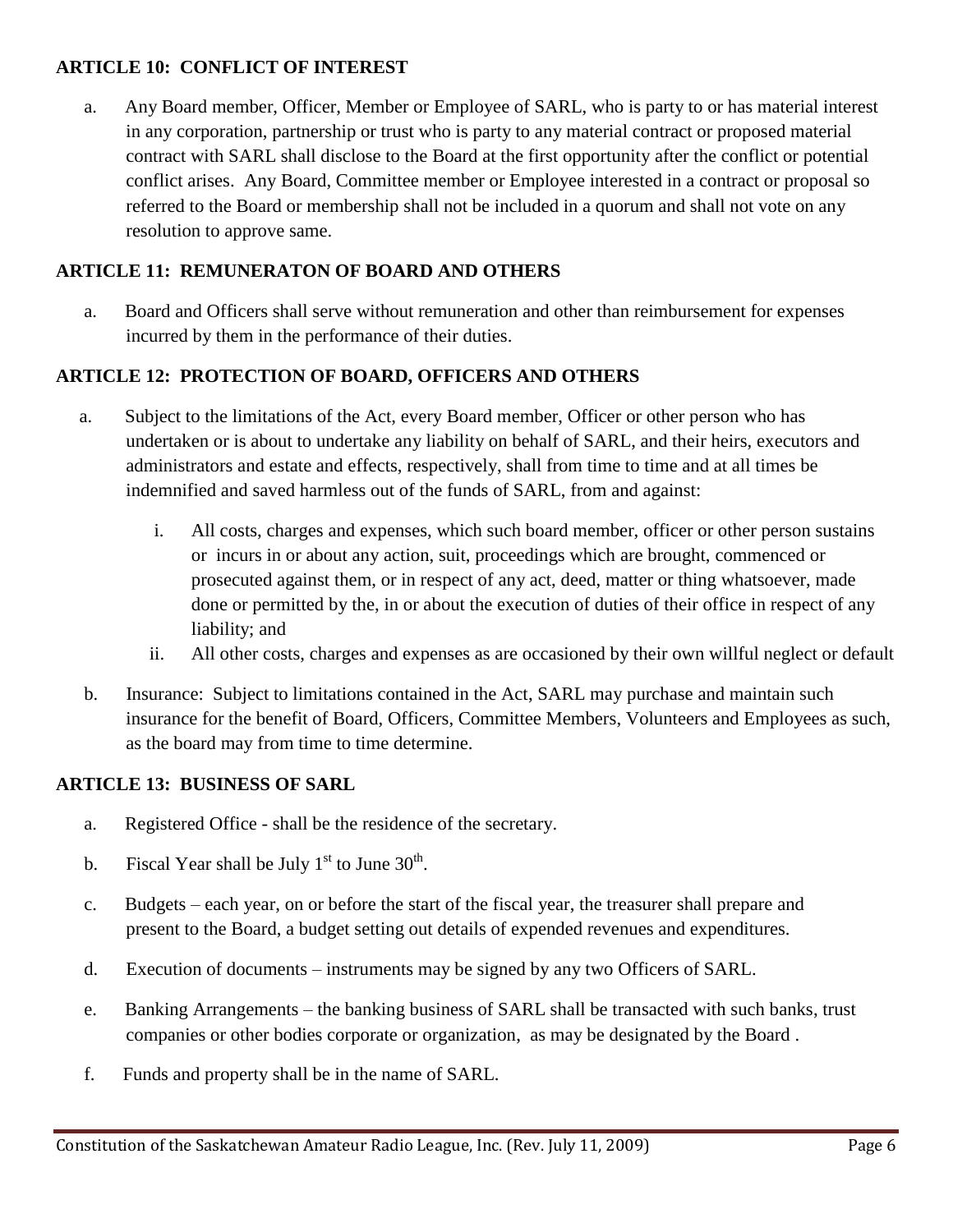## **ARTICLE 14: COMMITTEES**

- a. Establishment of the Board may establish standing or special committees to manage the affairs of SARL. The Board shall determine the duties and responsibilities of each committee. The board shall appoint the members of each committee and may delegate to any committee the power to add members, but all appointments must be confirmed by the Board.
- b. Chair of Special or Standing the Chair of each committee shall be appointed by the Board. If the Chair of the committee is not a member of the Board, the Board may designate an Officer who shall attend meetings of the committee and report to the Board.
- c. Meetings committees may meet, adjourn and otherwise regulate their meetings subject to direction from the Board.

## **ARTICLE 15: PROCEDURES AT MEETINGS**

 a. Rules of Order – meetings shall be conducted in accordance with the most recent Roberts Rules of Order.

## **ARTICLE 16: NOTICE OF MEETINGS**

- a. All members of SARL shall provide the secretary with a current mailing address and may provide phone number and e-mail address.
- b. A notice delivered to the latest address shall be deemed to be given on the date it is delivered; a notice mailed shall be deemed to be received at the time it would be delivered in the ordinary course of mail unless there are reasonable grounds for believing that the notice was not received at that time or at all.

#### **ARTICLE 17: DISSOLUTION**

 a. On the dissolution of SARL, funds and assets remaining after debts shall be distributed equally amongst the Registered Non-Profit amateur radio organizations within the province of Saskatchewan with the exception of a corporate re-organization. If there are no Registered Non-Profit clubs, then funds will go to Radio Amateurs of Canada.

#### **ARTICLE 18: AMENDMENTS TO BY-LAWS**

- a. Amendments by members the Board shall submit any By-Law or any amendment or repeal thereof to a meeting of members and the members may by Ordinary Resolution confirm, reject or amend the By-Law, amendment or repeal.
- b. Notice of amendment the text of the resolution to amend this By-Law or ratify or amend any additional By-Laws shall be circulated to the members in the manner provided in Article 15 along with the notice of meeting at which the by-laws are to be voted upon.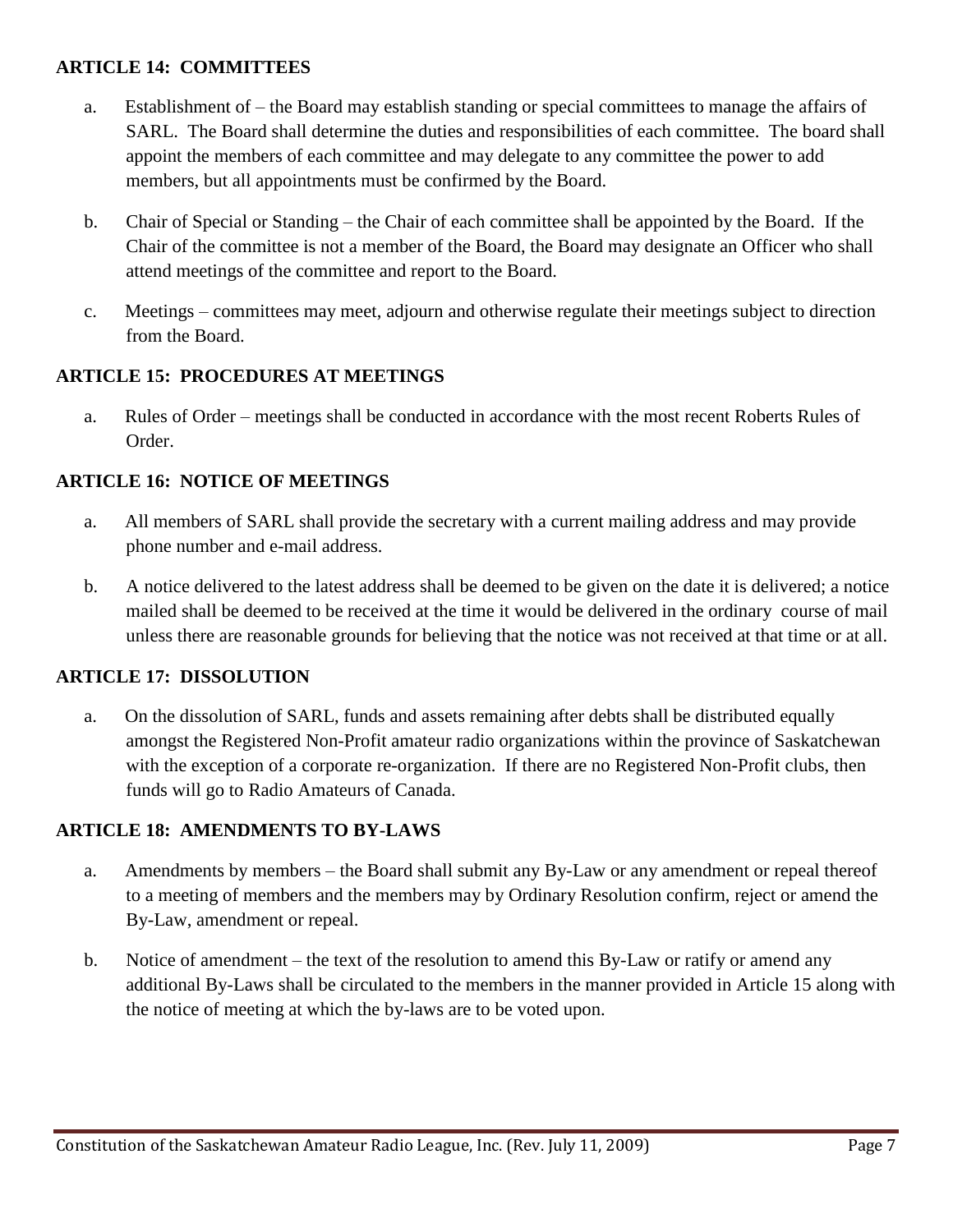#### **ARTICLE 19: EFFECTIVE DATE**

 This constitution of the Saskatchewan Amateur Radio League, Inc. came into effect on the twenty forth day of July 1999 North Battleford

REVISED July 8, 2005 Saskatoon REVISED July 11, 2009 Lanigan REVISED July 24, 2010 Swift Current REVISED July 8, 2014 Moose Jaw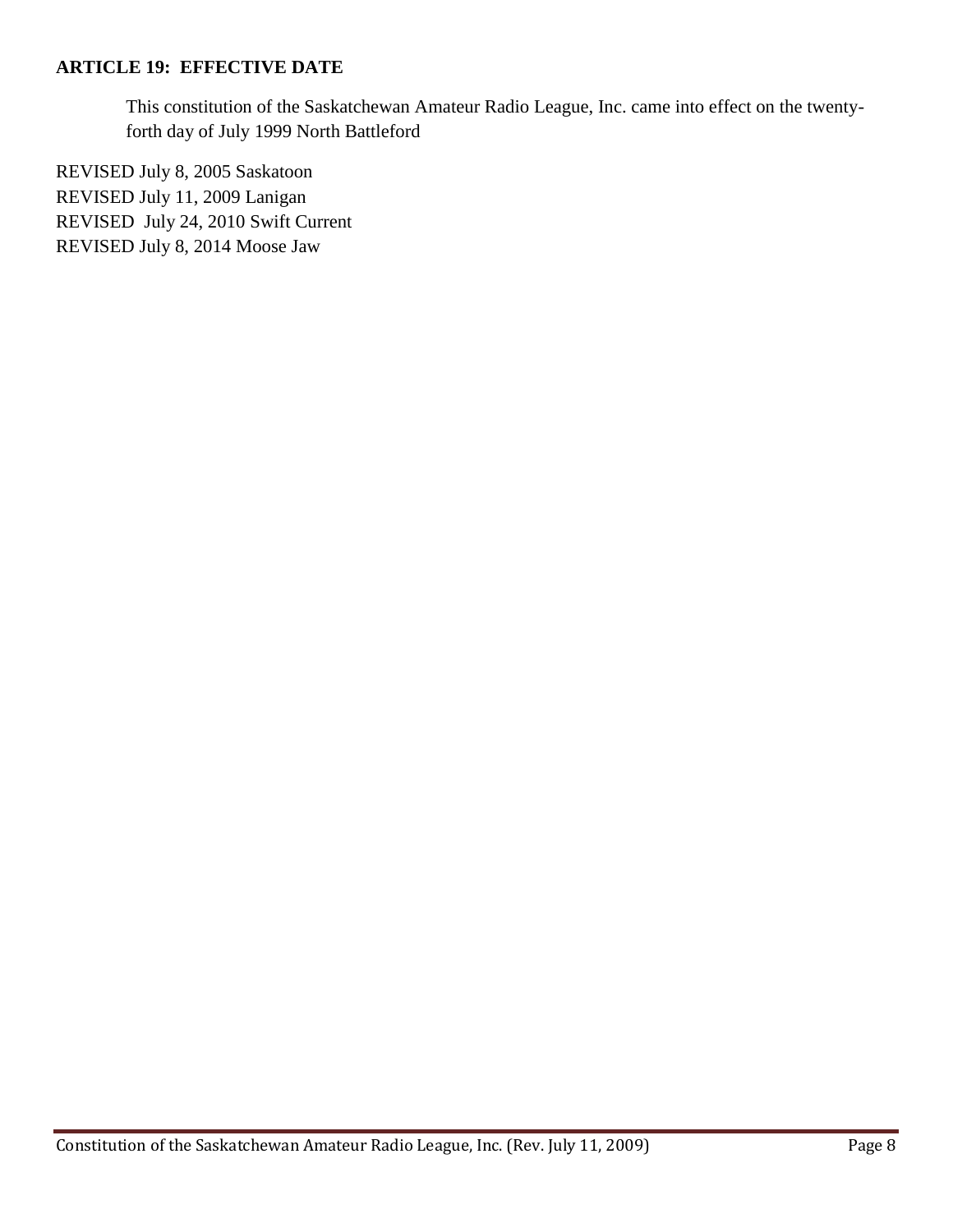## **CONSTITUTIONAL CHANGES: 2005 AGM SARL SASKATOON**

# *Text of Motion*:

"Treasurer – motion to join the Secretary and Treasurer to one person with one vote."

Moved by: Ron Sather VE5RMS Seconded by: James Loukata VE5LI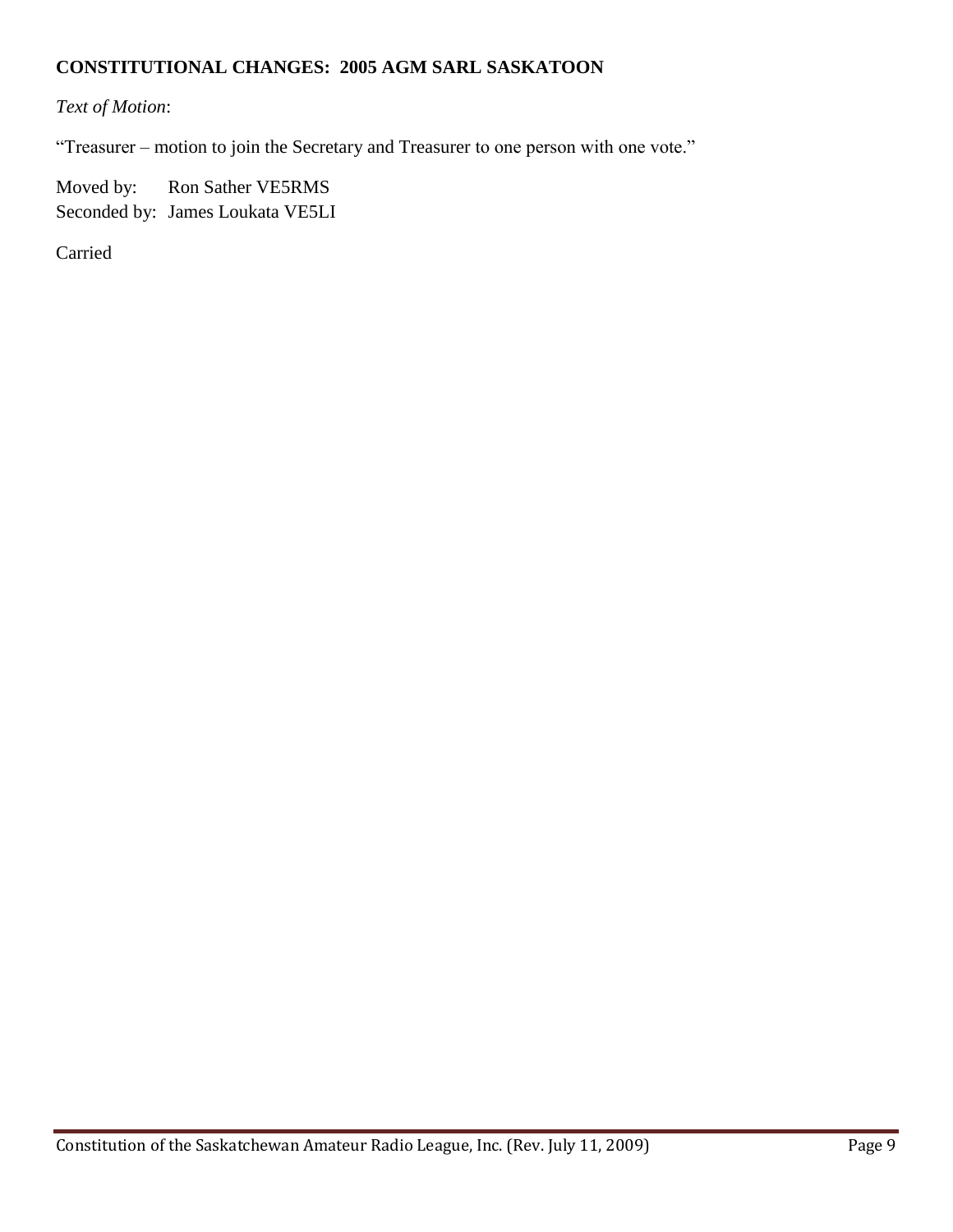# **CONSTITUTIONAL CHANGES: 2009 AGM LANIGAN**

## *Text of Motion*:

"…motion that the members of the SARL waive the requirements of Article 18 so that the amendments and additions presented by the Executive may be discussed and resolved at this 2009 Annual General Meeting of Members<sup>"</sup>

Moved by: Gord Gwillim VE5UJ Seconded by: Ken Crowston VE5KC

Carried.

## **ARTICLE 3 (g) OBJECTIVES**

*Current Text*;

(g) SARL shall be a charitable Non-Profit Corporation. The assets or profits of SARL shall not be distributed to members.

## *Motion to amend as follows*:

(g) SARL shall be a membership supported Non-Profit Corporation. The assets or profits of SARL shall not be distributed to members.

Moved by: Gus Schmid VE5SPI Seconded by: Larry Mills VE5LCM

Carried.

## **ARTICLE 5: DIRECTORS**

(to be added) *Motion to amend as follows*:

- (e) Beginning with the 2009/2010 term, directors appointed or elected to the following areas shall have their terms expire August 31, 2010, unless provided for sooner by another section of the constitution.
	- i. South West
	- ii. Regina City
	- iii. Saskatoon City
	- iv. Battleford and Area
	- v. North East Area
- (f) Beginning with the 2009/2010 term, directors appointed or elected to the following areas shall have their terms expire August 31, 2011 unless provided for sooner by another section of the constitution.
	- i. Moose Jaw and Area
	- ii. South East Area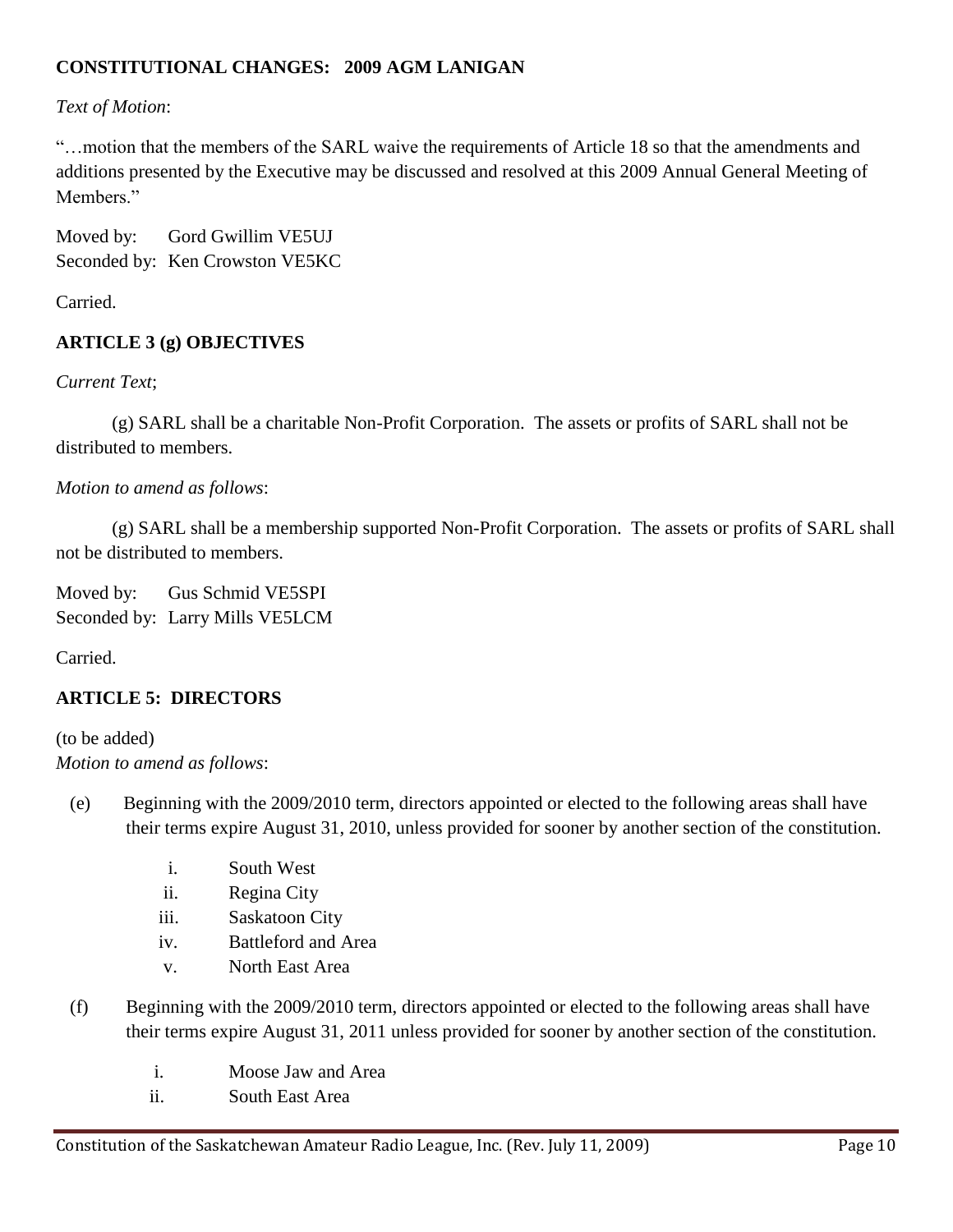- iii. Saskatoon Area
- iv. Prince Albert and the North Area
- (g) After the provision outlined in 5 (e) and 5 (f), all directors' terms shall be two years in duration and shall expire in alternate years.
- (h) The past president's term shall also expire at the end of two years unless replaced sooner by the out going president as the result of an election or any other provision provided by another section of the constitution. In the event the past-president is not replaced at the completion of the two year term, this position shall be vacant until such time as the current president is not re-elected or chooses not to stand for the executive position.
- (i) The Board of Directors can appoint any full member to fill any vacancy. The replacement's term will expire with the predetermined time frame explained in Article 5 (g).
- (j) Any person appointed to fill any directors' vacancy shall be titled "interim" director.
- (k) If an "interim" director is appointed subject to Article 5(i) then appropriate steps must be taken to have a by-election. The position will be advertised in the QSO as being vacant and open for nomination. The position shall be open for nomination for a period of 30 days from the date of the QSO mailing. In the event more than one person is nominated for the position, then a mail in, balloted election shall be held with the secretary of the corporation acting as the returning officer.

Moved by: Bruce Donovan VE5ND Seconded by: John Alexandersen VE5JJA

Carried

## **ARTICLE 7 (b) (iii): NOMINATION AND ELECTIONS OF OFFICE**RS

*Current Text:*

A member may not be nominated if that person has held that position for five years.

*Motion to amend*:

 A member may not be nominated as an officer if the person has held that position for three consecutive terms, unless they are the only ones nominated.

Moved by: Larry Mills VE5 LCM Seconded by: Eric Quiring VE5HG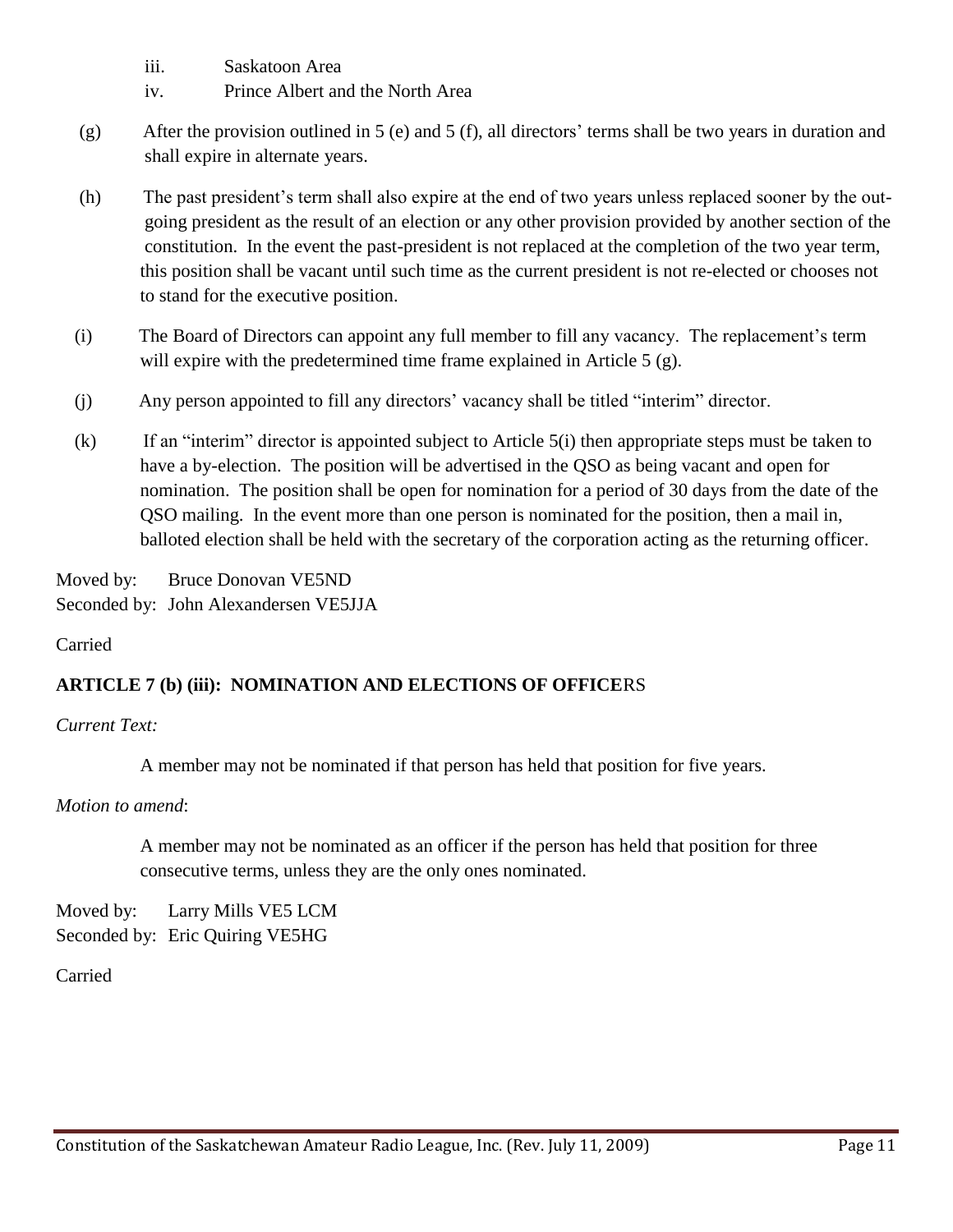#### **ARTICLE 8 (b) MEETING OF THE BOARD**

#### *Current Text*

The Board shall hold at least three meetings a year including annual meetings

*Motion to amend*

The Board shall hold as many face to face meetings per year as deemed necessary by the Board.

Moved by: Calvin Vosper VE5CAL Seconded by: Jerry Dixon VE5DC

1 opposed Carried

*Motion to Add: Article 8 (d)*

That the Board members be allowed to vote for interim directors via e-mail

Moved by: Bruce Donovan VE5Nd Seconded by: Calvin Vosper VE5CAL

1 opposed Carried

#### **ARTICLE 17 (a) DISSOLUTION**

*Current Text*

 On the dissolution of SARL, funds and assets remaining after debts shall be transferred to the Radio Amateurs of Canada, or in the event that the organization no longer exists, shall be distributed amongst the Non-Profit Amateur Radio organization within the Province of Saskatchewan as the Directors shall determine.

#### *Motion to Amend*

 On the dissolution of SARL, funds and assets remaining after debts shall be distributed equally amongst the Registered Non-Profit amateur radio organizations within the Province of Saskatchewan with the exception of a corporate re-organization. If there are no Registered Non-Profit clubs, then the funds will go to Radio Amateurs of Canada.

Moved by: Gus Schmid VE5SPI Seconded by: Ken Crowston VE5KC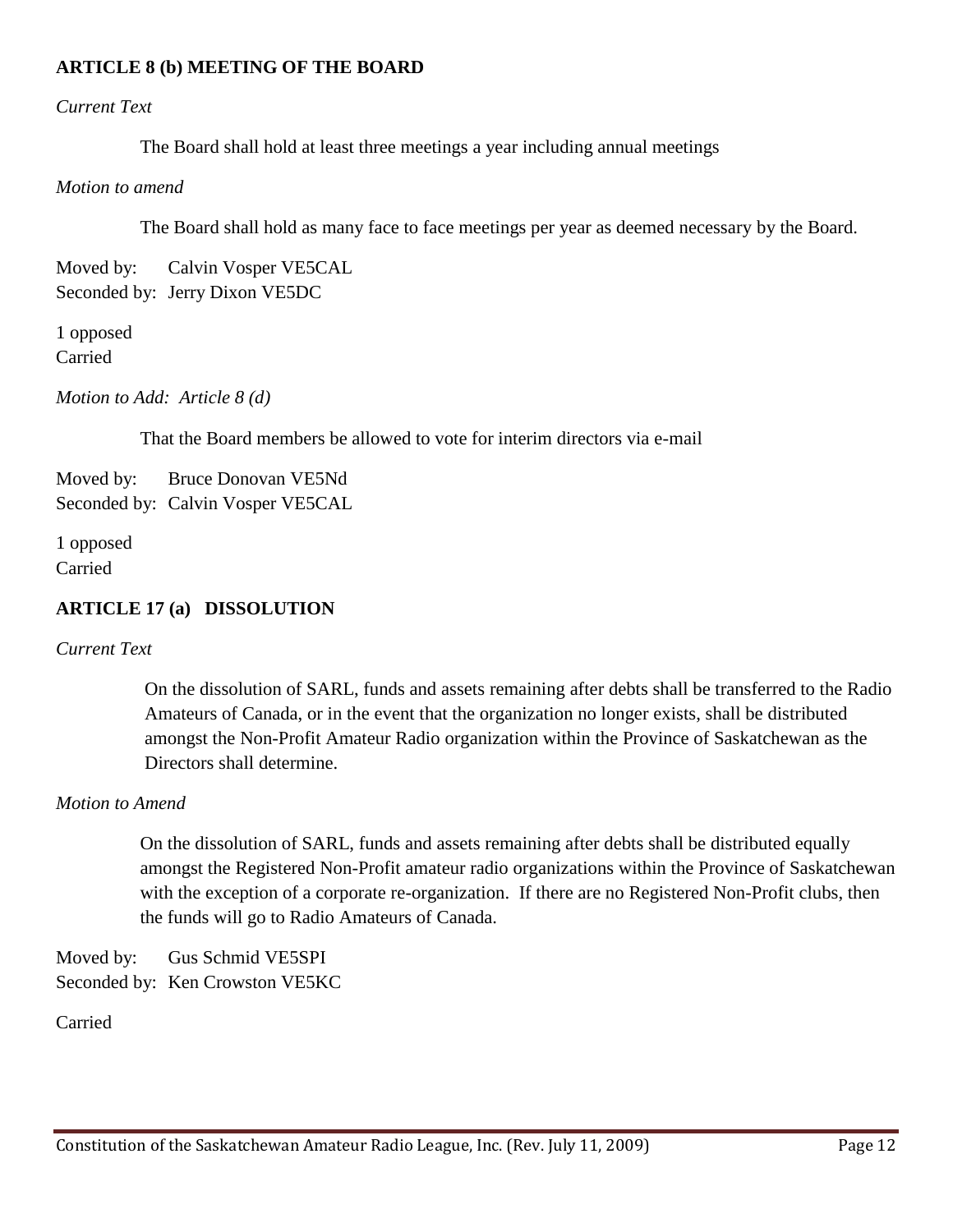### **CONSTITUTIONAL CHANGES: 2010 AGM SWIFT CURRENT**

## **ARTICLE 13 (c) BUSINESS OF SARL**

### *Current Text*:

 Banking arrangements: the banking business of SARL shall be transacted with such banks, trust companies or other bodies corporate or organizations as may be designated by the Board.

#### *Motion to Amend*

 Banking arrangements – the banking business of SARL shall be transacted with the Bank of Montreal. The funds shall remain at the Lawson Heights Branch, 134 Primrose Dr. Saskatoon, Sask. S7K 5S6 in order to maintain proper control of our finances.

#### \*\*\*\*\* not to be included in Constitution\*\*\*\*\*

 Whoever is the Sectary/Treasurer should be able to do deposits and write cheques at any branch of the BMO within the city which he/she resides.

Moved by: Doris Quiring VE5DJQ Seconded by: Harv Lemko VE5AC

Carried.

*Motion to add: Article 5 (c) Directors*

Yorkton and Area which was missed in 2009

Moved by: Harv Lemko VE5AC Seconded by: Eric Quiring VE5HG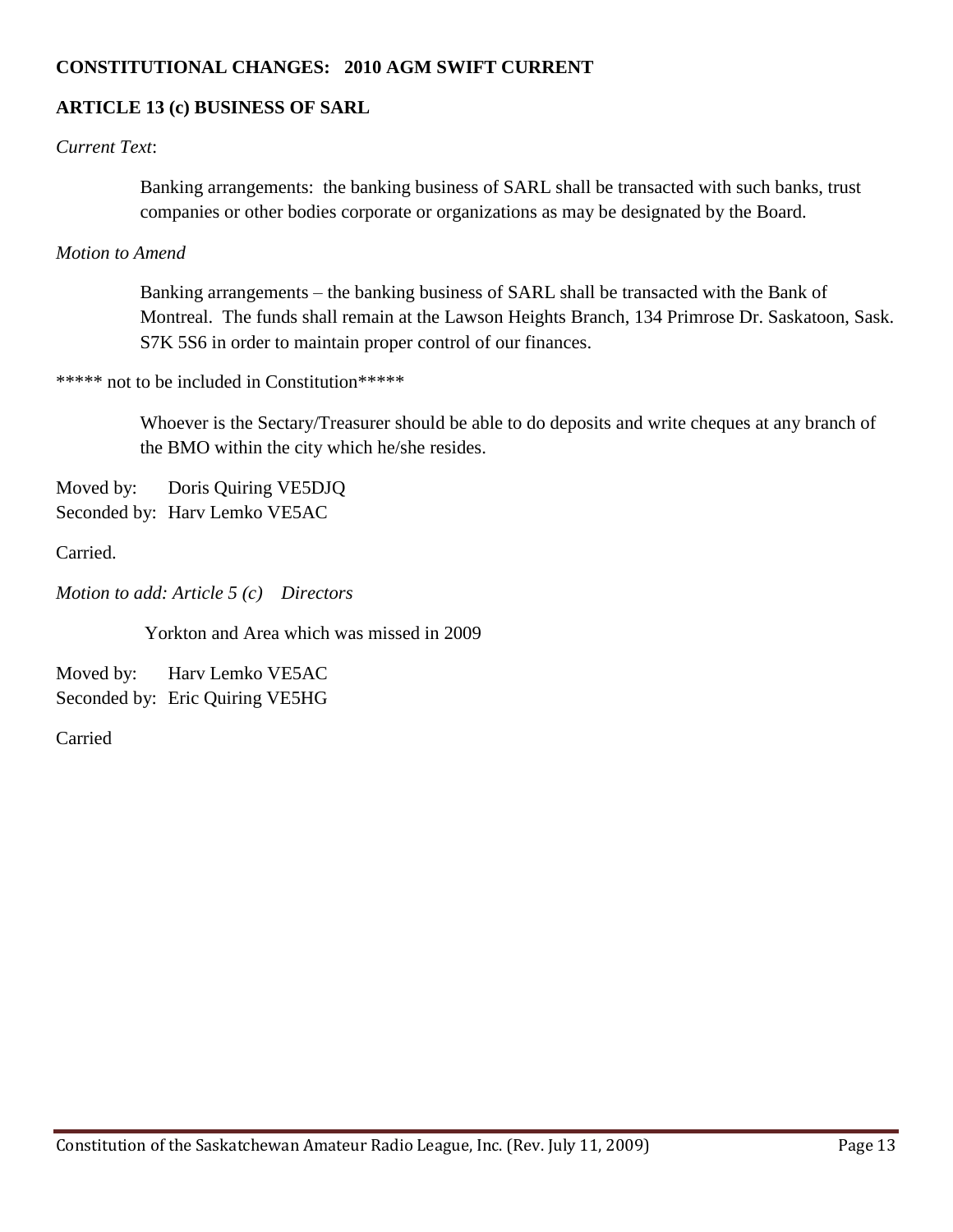### **CONSTITUTIONAL CHANGES: 2014 AGM MOOSE JAW**

## **ARTICLE 13 (c) BUSINESS OF SARL**

### *Current Text*

 Banking arrangements – the banking business of SARL shall be transacted with the Bank of Montreal. The funds shall remain at the Lawson Heights Branch, 134 Primrose Dr. Saskatoon, Sask. S7K 5S6 in order to maintain proper control of our finances.

#### *Motion to amend*

 Banking arrangements – the banking business of SARL shall be transacted with the Conexus Credit Union. The funds shall remain at the Conexus Credit Union in Moose Jaw, Sask. South Hill Branch 335 4<sup>th</sup> Ave. S.W. S6H 5V2 in order to maintain proper control of SARL finances.

\*\*\*\*\* not to be included in Constitution\*\*\*\*\*

 Whoever is the Sectary/Treasurer should be able to do deposits and write cheques at any branch of the Conexus Credit Union within the city which he/she resides.

Moved by: Ken Millard VE5BI

Seconded by: Ken Bindle VE5KRB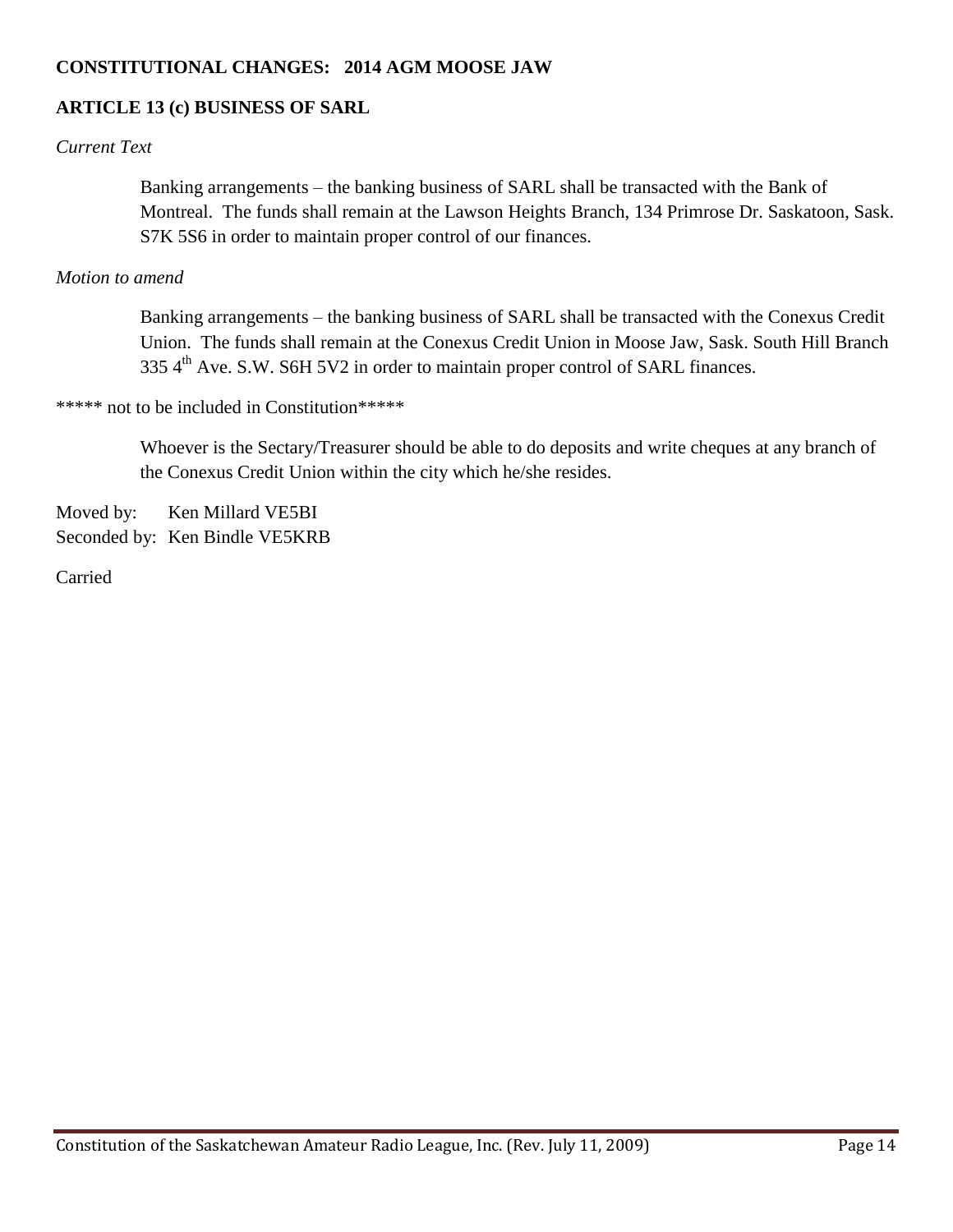Amendment to Constitution July 5, 2015

Banking Arrangements:

I. Banking arrangements: the banking business of SARL shall be transacted with the Conexus Credit Union. The funds shall remain at the Conexus Credit Union in Moose Jaw, Sask. South Hill Branch 335 4<sup>th</sup> Ave S. W. S6H 5V2 in order to maintain proper control of our finances.